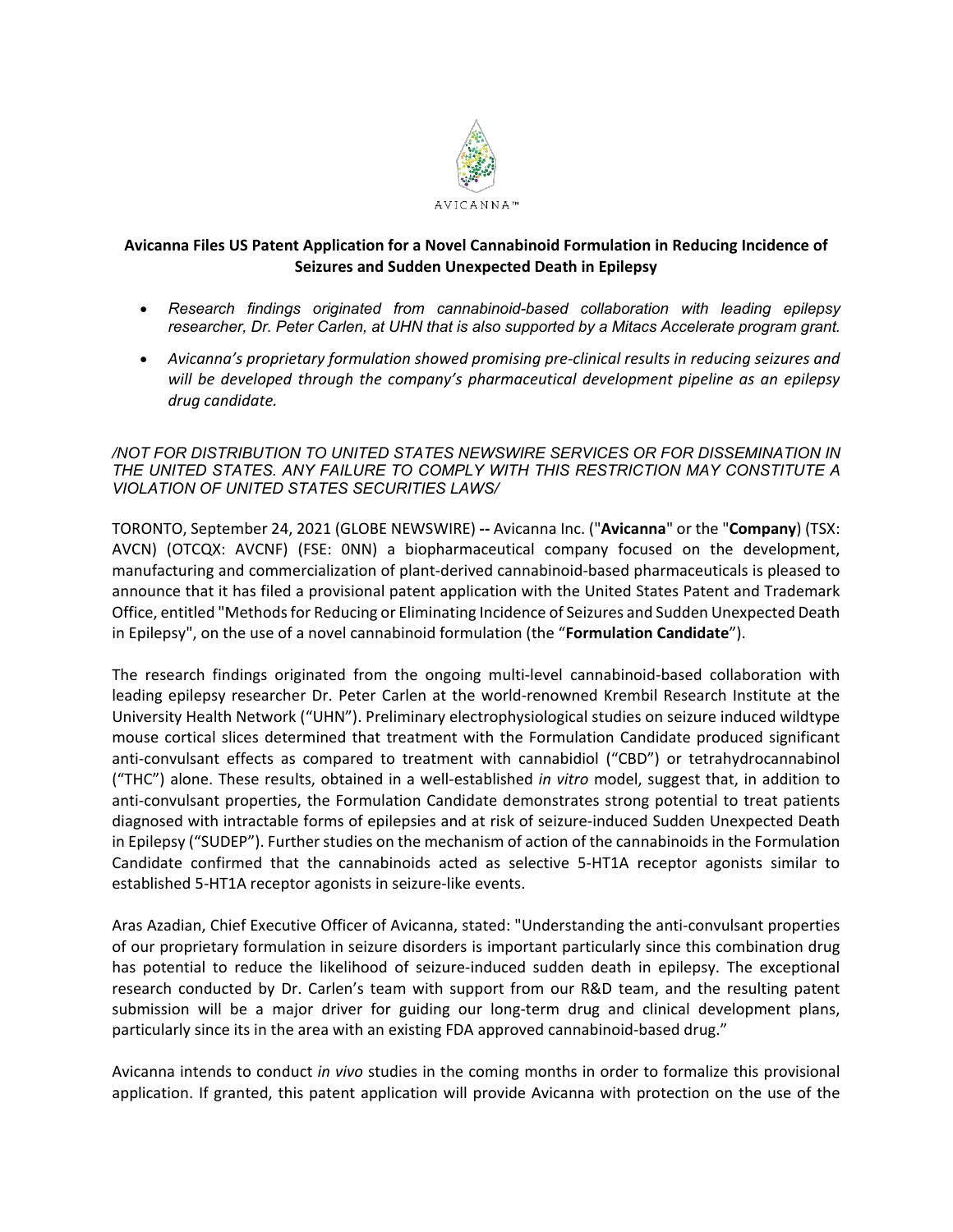Formulation Candidate within a specified ratio of cannabinoids, alone or in combination with other antiepileptic agents.

### **About Avicanna**

Avicanna is a commercial stage Canadian biopharmaceutical company and an established leader in cannabinoid research, development, and evidence-based products for the global consumer, medical, and pharmaceutical market segments. Avicanna conducts its research in Canada including its R&D headquarters in the Johnson & Johnson Innovation Centre, JLABS @ Toronto, Canada, located in the MaRS Discovery District, and in collaboration with leading Canadian academic and medical institutions. Avicanna has established an industry leading scientific platform including advanced R&D and clinical development which has led to the commercialization of over twenty products across four main market segments:

- **RHO Phyto™:** these medical and wellness products are an advanced line of pharmaceutical-grade cannabis products containing varying ratios of CBD and THC. The product portfolio contains a full formulary of products including oral, sublingual, topical, and transdermal deliveries that have controlled dosing, enhanced absorption and stability studies supported by pre-clinical data. These products are developed using pharmaceutical drug development processes and are supported with pre-clinical data. The advanced formulary is marketed with consumer, patient and medical community education and training.
- **Pura H&W™:** these registered, clinically tested, cosmetic products include a portfolio of functional CBD consumer derma-cosmetic and topical products.
- **Aureus™:** as a part of Avicanna's vertical integration based out of Santa Marta, Colombia its supply chain business units are primarily dedicated to providing consistent source of cannabinoid raw materials for Avicanna and its global partner's food, cosmetic, medical and pharmaceutical needs. Aureus branded products are cultivated, extracted, and manufactured by Avicanna's subsidiaries in Colombia where they benefit from optimal environmental conditions to produce cannabinoid active pharmaceutical ingredients economically, organically, and sustainably and include a range of CBD, THC and rare cannabinoids such as CBG extracts and standardized seeds. Company is well positioned to be a global supplier of cannabinoid raw materials demand and has already successfully exported its products to over 10 countries in 4 continents.
- **Pharmaceutical pipeline:** leveraging from the company's scientific platform, vertical integration, and real-world evidence, Avicanna has established a pipeline of indication specific cannabinoidbased drug candidates that are in various stages of clinical development and commercialization. Avicanna's drug candidates are in pre-clinical stage and are dedicated to providing solutions for unmet medical needs in the areas of dermatology, chronic pain and various neurological disorders.

#### SOURCE Avicanna Inc.

#### **Stay Connected**

For more information about Avicanna, visit www.avicanna.com, call 1-647-243-5283, or contact IR representative Iryna Zheliasko by email at [iryna@chfir.com](https://www.globenewswire.com/Tracker?data=sH7TDGaUxzLFbzm9BFrJLRMQ6ioyUCrUEWXVU_QMZN6C4SwgE8_Xf2RrlHVl-sJPMGonF9vtL34VZvVo68KeSg==) or by phone at 416-868-1079 x 229.

The Company posts updates through videos from the official company YouTube channel [https://www.youtube.com/channel/UCFXPBGdKSxOUOf\\_VZoSFSUA.](https://www.youtube.com/channel/UCFXPBGdKSxOUOf_VZoSFSUA)

#### *Cautionary Note Regarding Forward-Looking Information and Statements*

*This news release contains "forward-looking information" within the meaning of applicable securities laws. Forward-looking information contained in this press release may be identified by the use of words such as, "may", "would", "could", "will", "likely", "expect", "anticipate", "believe, "intend", "plan", "forecast", "project", "estimate", "outlook" and other similar expressions, and includes statements with respect to the Company's*